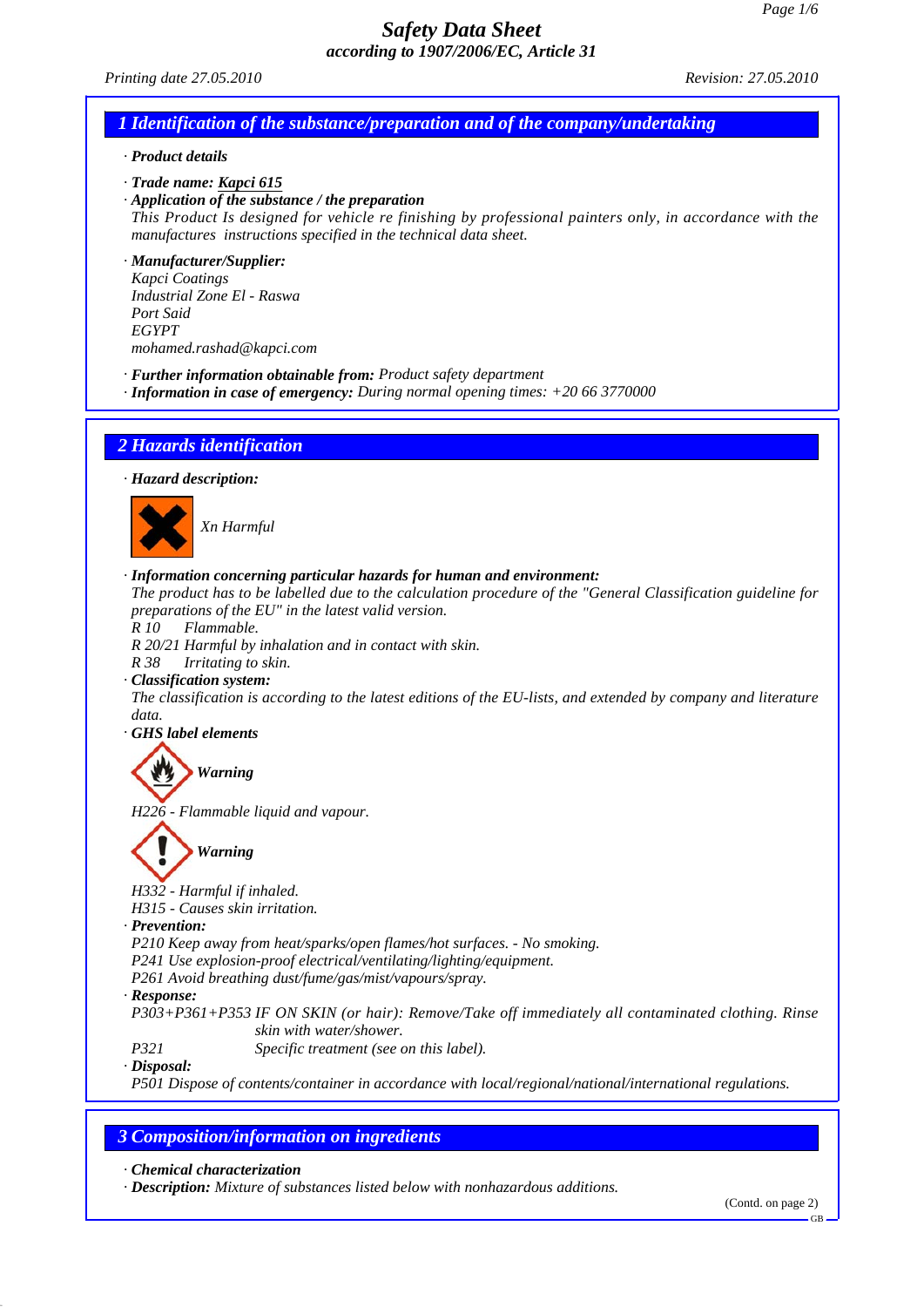*Printing date 27.05.2010 Revision: 27.05.2010*

*Trade name: Kapci 615*

|                                                                                                        |       |                                                                           | (Contd. of page 1) |
|--------------------------------------------------------------------------------------------------------|-------|---------------------------------------------------------------------------|--------------------|
| $\cdot$ Dangerous components:                                                                          |       |                                                                           |                    |
| CAS: 1330-20-7                                                                                         | $x\n$ | $X_n$ , $X_i$ ; R 10-20/21-38                                             | $170 - 80\%$       |
| $EINES: 215-535-7$                                                                                     |       | Warning: $\bigotimes 2.6/3$ ; $\bigotimes 3.1 \cdot D/4$ , 3.1.1/4, 3.2/2 |                    |
| $\cdot$ <b>Additional information:</b> For the wording of the listed risk phrases refer to section 16. |       |                                                                           |                    |

# *4 First aid measures*

*· General information:*

*Symptoms of poisoning may even occur after several hours; therefore medical observation for at least 48 hours after the accident.*

*· After inhalation:*

*Supply fresh air. If required, provide artificial respiration. Keep patient warm. Consult doctor if symptoms persist.*

*In case of unconsciousness place patient stably in side position for transportation.*

- *· After skin contact: Immediately wash with water and soap and rinse thoroughly.*
- *· After eye contact: Rinse opened eye for several minutes under running water.*
- *· After swallowing: If symptoms persist consult doctor.*

## *5 Fire-fighting measures*

- *· Suitable extinguishing agents: CO2, sand, extinguishing powder. Do not use water.*
- *· For safety reasons unsuitable extinguishing agents: Water with full jet*
- *· Protective equipment: Mouth respiratory protective device.*

#### *6 Accidental release measures*

*· Person-related safety precautions: Wear protective equipment. Keep unprotected persons away.*

- *· Measures for environmental protection: Do not allow to enter sewers/ surface or ground water.*
- *· Measures for cleaning/collecting:*
- *Absorb with liquid-binding material (sand, diatomite, acid binders, universal binders, sawdust). Dispose contaminated material as waste according to item 13.*
- *Ensure adequate ventilation.*

*Do not flush with water or aqueous cleansing agents*

## *7 Handling and storage*

*· Handling:*

- *· Information for safe handling: Ensure good ventilation/exhaustion at the workplace. Prevent formation of aerosols.*
- *· Information about fire and explosion protection: Keep ignition sources away - Do not smoke. Protect against electrostatic charges.*
- *· Storage:*
- *· Requirements to be met by storerooms and receptacles: No special requirements.*
- *· Information about storage in one common storage facility: Not required.*
- *· Further information about storage conditions: Keep container tightly sealed.*

## *8 Exposure controls/personal protection*

*· Additional information about design of technical facilities: No further data; see item 7.*

(Contd. on page 3)

GB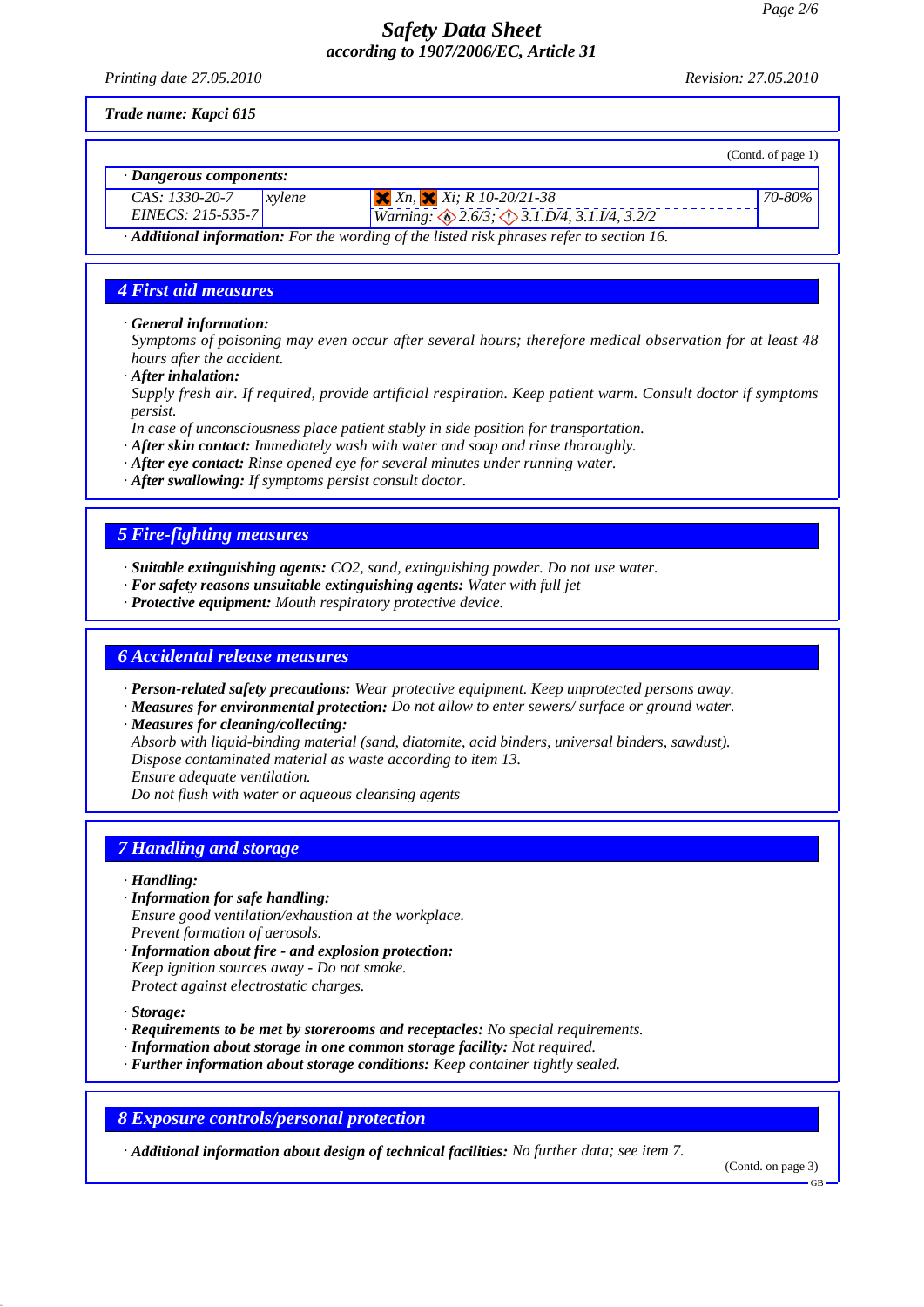*Printing date 27.05.2010 Revision: 27.05.2010*

*Trade name: Kapci 615*

|           | (Contd. of page 2)                                                                                                                                                                                                                                                                                                                                                                                                                                                                                              |
|-----------|-----------------------------------------------------------------------------------------------------------------------------------------------------------------------------------------------------------------------------------------------------------------------------------------------------------------------------------------------------------------------------------------------------------------------------------------------------------------------------------------------------------------|
|           | · Ingredients with limit values that require monitoring at the workplace:                                                                                                                                                                                                                                                                                                                                                                                                                                       |
|           | 1330-20-7 xylene                                                                                                                                                                                                                                                                                                                                                                                                                                                                                                |
|           | WEL Short-term value: 441 mg/m <sup>3</sup> , 100 ppm                                                                                                                                                                                                                                                                                                                                                                                                                                                           |
|           | Long-term value: $220$ mg/m <sup>3</sup> , 50 ppm                                                                                                                                                                                                                                                                                                                                                                                                                                                               |
|           | Sk: BMGV                                                                                                                                                                                                                                                                                                                                                                                                                                                                                                        |
|           | · Additional information: The lists valid during the making were used as basis.                                                                                                                                                                                                                                                                                                                                                                                                                                 |
|           | · Personal protective equipment:                                                                                                                                                                                                                                                                                                                                                                                                                                                                                |
|           | · General protective and hygienic measures:                                                                                                                                                                                                                                                                                                                                                                                                                                                                     |
|           | Keep away from foodstuffs, beverages and feed.                                                                                                                                                                                                                                                                                                                                                                                                                                                                  |
|           | Immediately remove all soiled and contaminated clothing                                                                                                                                                                                                                                                                                                                                                                                                                                                         |
|           | Wash hands before breaks and at the end of work.                                                                                                                                                                                                                                                                                                                                                                                                                                                                |
|           | Avoid contact with the skin.                                                                                                                                                                                                                                                                                                                                                                                                                                                                                    |
|           | Avoid contact with the eyes and skin.                                                                                                                                                                                                                                                                                                                                                                                                                                                                           |
|           | · Respiratory protection:                                                                                                                                                                                                                                                                                                                                                                                                                                                                                       |
|           | In case of brief exposure or low pollution use respiratory filter device. In case of intensive or longer exposure                                                                                                                                                                                                                                                                                                                                                                                               |
|           | use self-contained respiratory protective device.                                                                                                                                                                                                                                                                                                                                                                                                                                                               |
|           | · Protection of hands:                                                                                                                                                                                                                                                                                                                                                                                                                                                                                          |
|           | Protective gloves                                                                                                                                                                                                                                                                                                                                                                                                                                                                                               |
|           | The glove material has to be impermeable and resistant to the product/the substance/the preparation.<br>Due to missing tests no recommendation to the glove material can be given for the product/ the preparation/<br>the chemical mixture.<br>Selection of the glove material on consideration of the penetration times, rates of diffusion and the<br>degradation<br>· Material of gloves<br>The selection of the suitable gloves does not only depend on the material, but also on further marks of quality |
|           | and varies from manufacturer to manufacturer. As the product is a preparation of several substances, the<br>resistance of the glove material can not be calculated in advance and has therefore to be checked prior to the<br>application.<br>· Penetration time of glove material                                                                                                                                                                                                                              |
| observed. | The exact break through time has to be found out by the manufacturer of the protective gloves and has to be                                                                                                                                                                                                                                                                                                                                                                                                     |
|           | $\cdot$ Eye protection:                                                                                                                                                                                                                                                                                                                                                                                                                                                                                         |
|           | Tightly sealed goggles                                                                                                                                                                                                                                                                                                                                                                                                                                                                                          |
|           | 9 Physical and chemical properties                                                                                                                                                                                                                                                                                                                                                                                                                                                                              |
|           | · General Information                                                                                                                                                                                                                                                                                                                                                                                                                                                                                           |
|           |                                                                                                                                                                                                                                                                                                                                                                                                                                                                                                                 |

| · General Information                                                                                                           |                                                                      |           |
|---------------------------------------------------------------------------------------------------------------------------------|----------------------------------------------------------------------|-----------|
| Form:<br>Colour:<br>Odour:                                                                                                      | Fluid<br>According to product specification<br><i>Characteristic</i> |           |
| $\cdot$ Change in condition<br>Melting point/Melting range: Undetermined.<br><b>Boiling point/Boiling range:</b> $137^{\circ}C$ |                                                                      |           |
| · Flash point:                                                                                                                  | $30^{\circ}C$                                                        |           |
| $\cdot$ Ignition temperature:                                                                                                   | $500^{\circ}C$                                                       |           |
|                                                                                                                                 | (Contd. on page 4)                                                   | <b>GB</b> |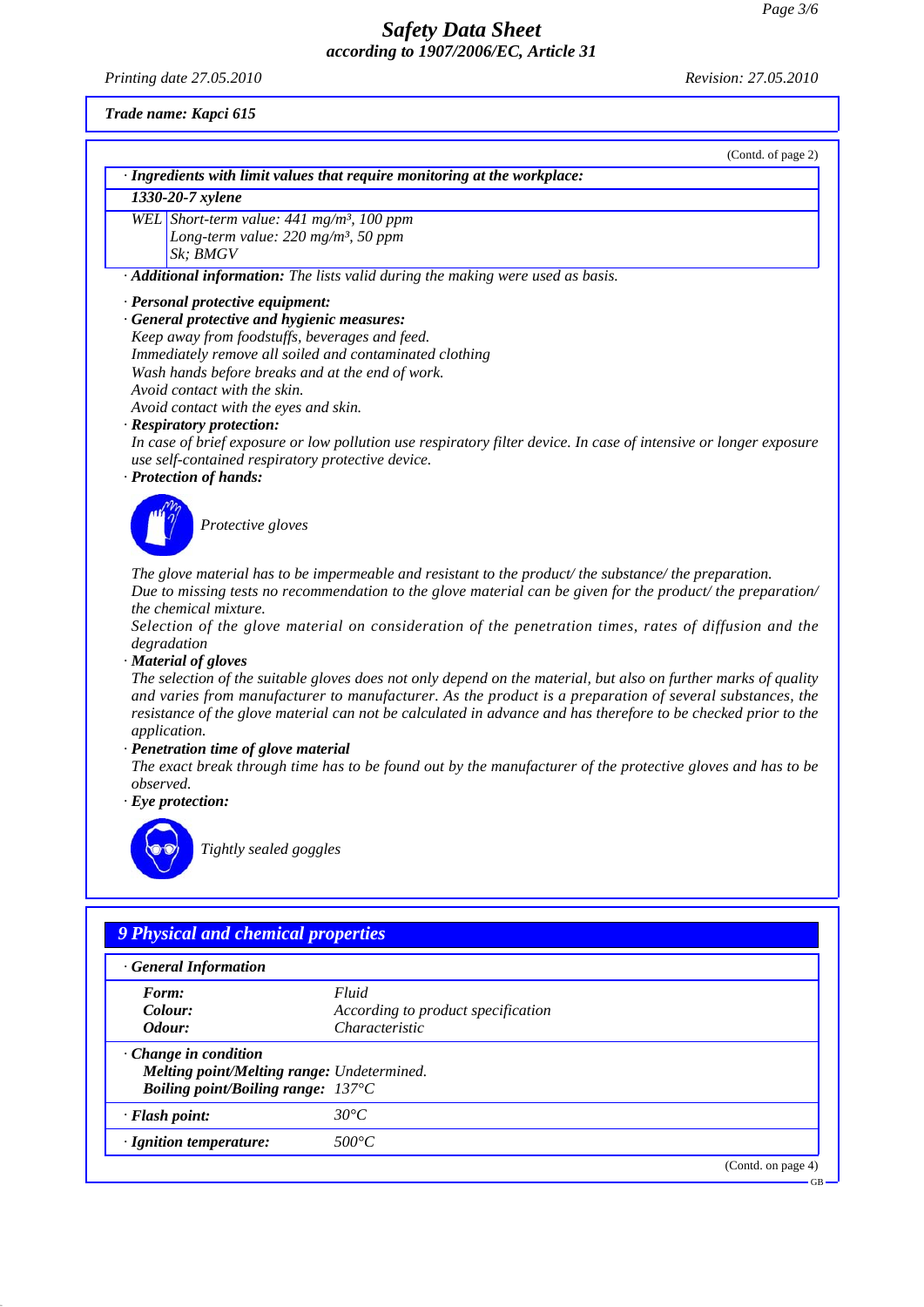*Printing date 27.05.2010 Revision: 27.05.2010*

*Trade name: Kapci 615*

|                                          | (Contd. of page 3)                                                                             |
|------------------------------------------|------------------------------------------------------------------------------------------------|
| $·$ <i>Self-igniting</i> :               | Product is not selfigniting.                                                                   |
| · Danger of explosion:                   | Product is not explosive. However, formation of explosive air/vapour<br>mixtures are possible. |
| · Explosion limits:                      |                                                                                                |
| Lower:                                   | 1.1 Vol $\%$                                                                                   |
| <b>Upper:</b>                            | 7.0 Vol $\%$                                                                                   |
| $\cdot$ Vapour pressure at 20 $\cdot$ C: | $6.7$ hPa                                                                                      |
| $\cdot$ Density:                         | $0.90 - 0.92$ g/cm <sup>3</sup>                                                                |
| $\cdot$ Solubility in / Miscibility with |                                                                                                |
| water:                                   | Not miscible or difficult to mix.                                                              |
| · Solvent content:                       |                                                                                                |
| Organic solvents:                        | 75.0 %                                                                                         |
| $VOC$ (EC)                               | 75.00 %                                                                                        |
| Solids content:                          | $25.0\%$                                                                                       |

## *10 Stability and reactivity*

*· Thermal decomposition / conditions to be avoided: No decomposition if used according to specifications.*

- *· Materials to be avoided:*
- *· Dangerous reactions No dangerous reactions known.*
- *· Dangerous decomposition products: No dangerous decomposition products known.*

## *11 Toxicological information*

*· Acute toxicity:*

*· LD/LC50 values relevant for classification:*

*1330-20-7 xylene*

*Oral LD50 4300 mg/kg (rat) Dermal LD50 2000 mg/kg (rabbit)*

- *· Primary irritant effect:*
- *· on the skin: Irritant to skin and mucous membranes.*
- *· on the eye: No irritating effect.*
- *· Sensitization: No sensitizing effects known.*
- *· Additional toxicological information:*

*The product shows the following dangers according to the calculation method of the General EU Classification Guidelines for Preparations as issued in the latest version: Harmful*

*Irritant*

# *12 Ecological information*

- *· Additional ecological information:*
- *· General notes:*

*Water hazard class 2 (German Regulation) (Self-assessment): hazardous for water Do not allow product to reach ground water, water course or sewage system. Danger to drinking water if even small quantities leak into the ground.*

(Contd. on page 5)

GB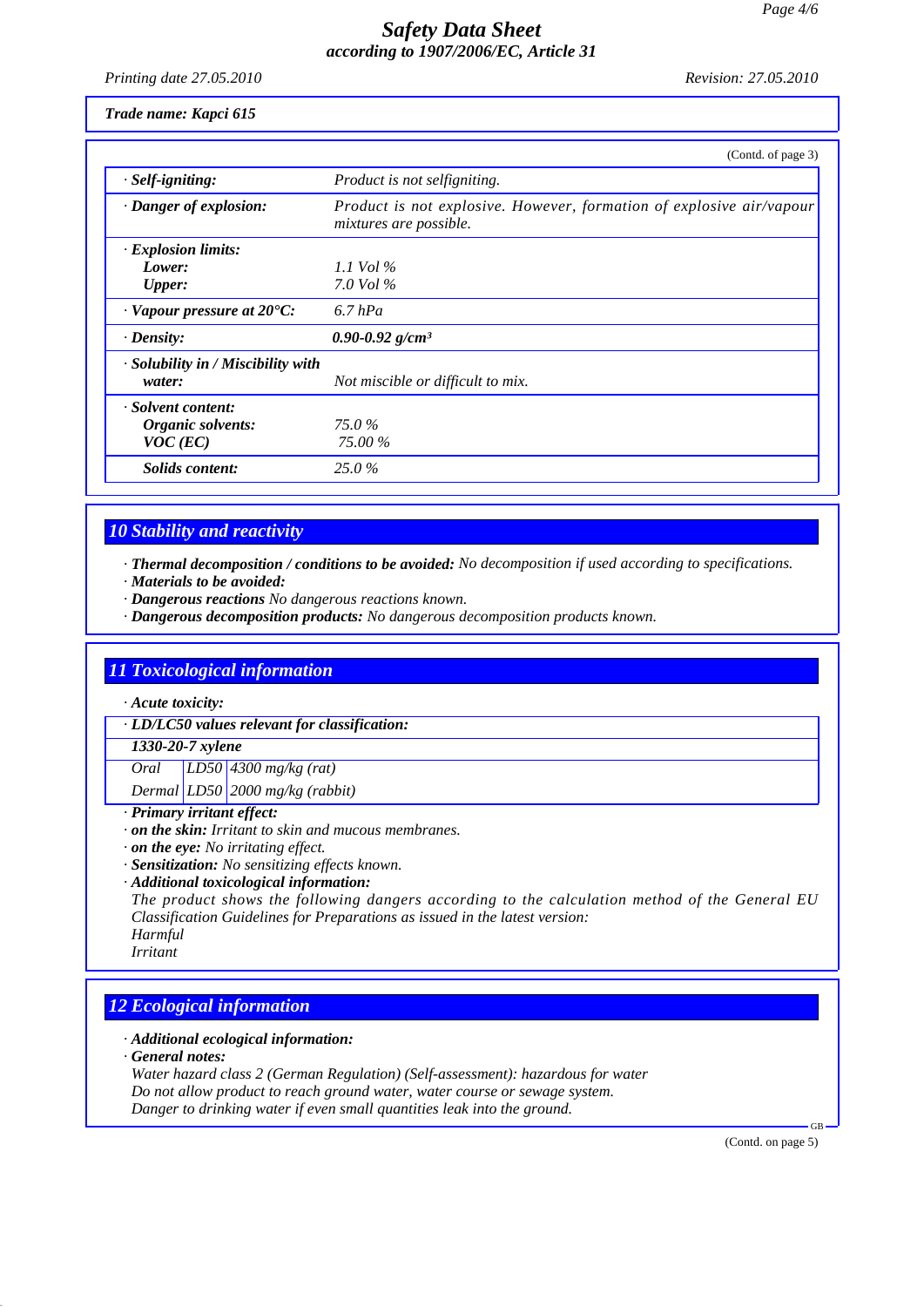*Printing date 27.05.2010 Revision: 27.05.2010*

*Trade name: Kapci 615*

(Contd. of page 4)

## *13 Disposal considerations*

*· Product:*

- *· Recommendation Must not be disposed together with household garbage. Do not allow product to reach sewage system.*
- *· Uncleaned packaging:*
- *· Recommendation: Disposal must be made according to official regulations.*

## *14 Transport information*



*· Air transport ICAO-TI and IATA-DGR:*



*· UN "Model Regulation": UN1307, XYLENES, solution, 3, III*

## *15 Regulatory information*

*· Labelling according to EU guidelines:*

*The product has been classified and marked in accordance with EU Directives / Ordinance on Hazardous Materials.*

(Contd. on page 6)

GB